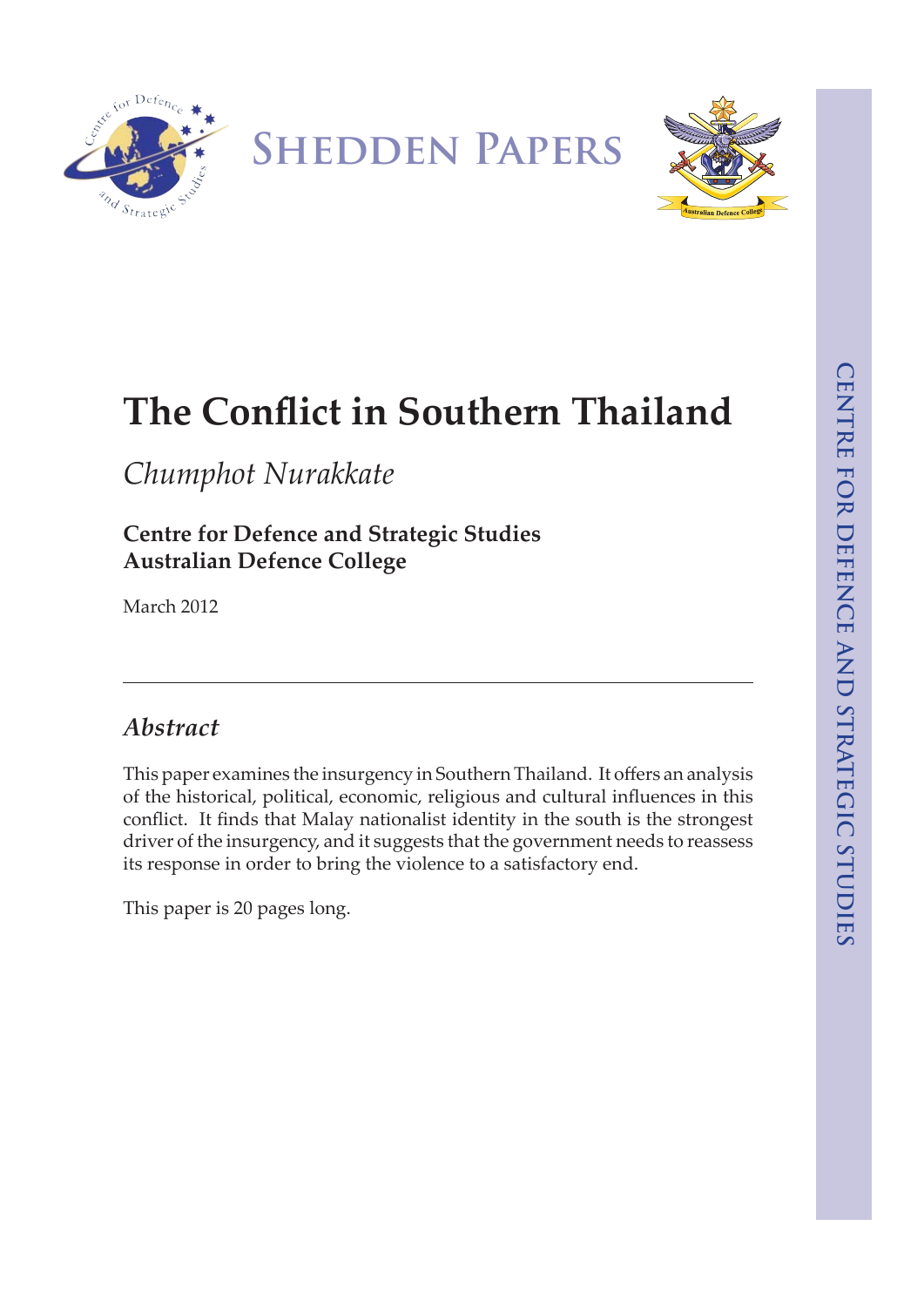The Centre for Defence and Strategic Studies (CDSS) is the senior educational institution of the Australian Defence College. It delivers a one‐year Defence and Strategic Studies Course, a postgraduate‐level educational programme which places emphasis on practical, rather than theoretical research, on teamwork and support for the personal and professional goals of all course members. Course members and staff share a commitment to achieving scholarly and professional excellence, with course members graduating with a Master of Arts awarded by Deakin University or a Graduate Diploma awarded by the CDSS. These papers have been submitted as coursework and have been chosen for publication based on their scholarly attributes and the timeliness of their topic.

For further information about the CDSS publications please visit: <http://www.defence.gov.au/adc/centres/cdss/publications.html>

### © Commonwealth of Australia

This work is copyright. It may be downloaded, displayed, printed and reproduced in unaltered form, including the retention of this notice, for personal, non‐commercial use or use for professional purposes. Apart from any use as permitted under the Copyright Act 1968, all other rights are reserved. To replicate all or part of this document for any purpose other than those stipulated above, contact the CDSS.

Shedden Papers: ISSN 1836‐0769

Disclaimer

This work is the sole opinion of the author, and does not necessarily represent the views of the Centre for Strategic and Defence Studies or the Department of Defence. The Commonwealth of Australia will not be legally responsible in contract, tort or otherwise, for any statement made in this publication.

Editor, Stephanie Koorey, CDSS Publications Editor.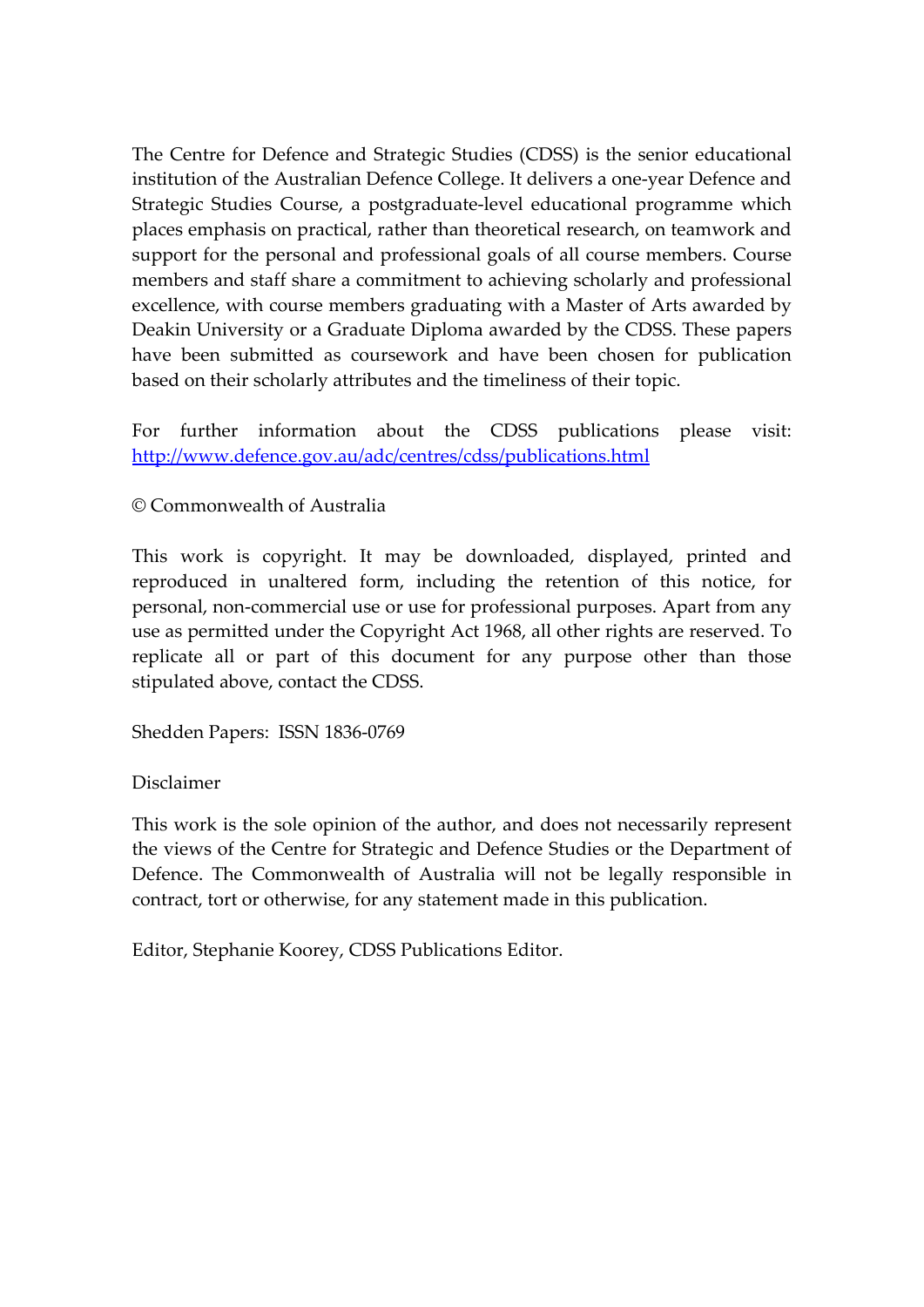#### **About the Author**

Colonel Chumphot Nurakkate is in the Royal Thai Armed Forces. He graduated from Chulachomklao Royal Military Academy in Thailand with a BSC, and has a Master of Engineering degree from Stevens Institute of Technology and attended the Joint Services Staff College, both in the USA. He has been attached to the Australian Peacekeeping Centre and was a Senior Liaison Officer with USCENTCOM. He graduated from the Centre for Defence and Strategic Studies in 2011 with a Graduate Diploma of Strategic Studies awarded by the Centre for Defence and Strategic Studies.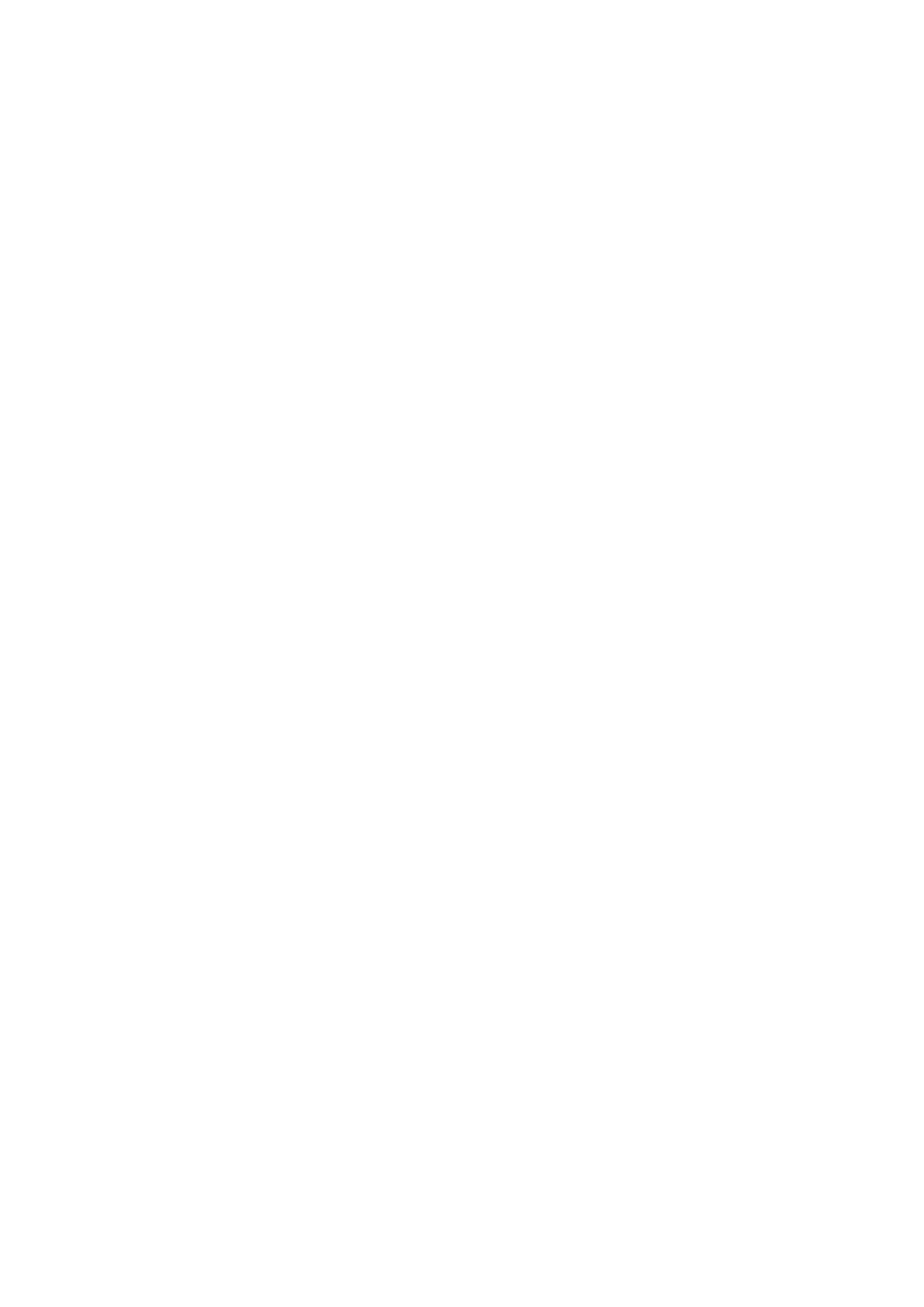## **Introduction**

1

The insurgency in southern Thailand is inherently complicated, and no single factor can explain why violence resumed in southern Thailand in 2004. While the struggle has taken on more of a religious orientation in recent years, it is not apparent that this has changed the underlying ethno‐nationalist cause. This paper argues that the conflict in southern Thailand essentially remains a localised conflict over territory and identity.

This paper explores and explains the background to the insurgency in southern Thailand and assesses the government's responses to the insurgency.

## **A Brief History of the Region**

The ancient Kingdom of Patani<sup>[1](#page-4-0)</sup> was founded in 1390. It included the modernday Thai provinces of Narathiwat, Pattani and Yala and parts of Songkhla along with neighbouring areas of Malaysia.<sup>[2](#page-4-1)</sup> Patani was a regional trading power, one of the leading centres of Islam in Southeast Asia, and with close ties to sultanates in Kelantan and Terengganu in Malaysia.<sup>[3](#page-4-2)</sup>

Muslims are the largest religious minority in Thailand, and accounted for 2,777,542 or 4.5 per cent of the total population in the 2010 census and over 80 per cent of Muslims live in the southernmost provinces near the Malaysian border.<sup>[4](#page-4-3)</sup> According to the Department of Provincial Administration, the population of the three southern border provinces (Pattani, Yala and Narathiwat) in 2010 amounted to 1,879,801.<sup>[5](#page-4-4)</sup> Of the total population, 22 per cent are Buddhist and 78 per cent are Muslim.[6](#page-4-5) The majority of Thai Muslims are ethnic Malays.<sup>[7](#page-4-6)</sup> The people in these southernmost provinces speak two languages: Thai and Jawi.<sup>[8](#page-4-7)</sup>

<span id="page-4-0"></span><sup>&</sup>lt;sup>1</sup> The Patani Kingdom in the past was spelled with a single 't', whereas Pattani province is spelled with double 't'.

<span id="page-4-1"></span><sup>2</sup> Neil J Melvin, *Conflict in Southern Thailand: Islamism, Violence and State in the Patani Insurgency*, Bromma, Sweden, CM Gruppen, 2007, p. 1.

<span id="page-4-2"></span><sup>3</sup> John Funston, 'Malaysia and Thailand's Southern Conflict: Reconciling Security and Ethnicity', *Contemporary Southeast Asia*, Vol. 32, No. 2, 2010, p. 235.

<span id="page-4-3"></span><sup>4</sup> 'Population Census', *National Statistical Office Website*, available at

<sup>&</sup>lt;http://popcensus.nso.go.th/table\_stat.php?t=t5&yr=2543>, (Translated by C Nurakkate), accessed 30 June 2011.

<span id="page-4-4"></span><sup>5</sup> 'Population from Registration Record by Sex and Area', *National Statistical Office Website*, available at <http://www.nso.go.th/index‐1.html>, (Translated by C Nurakkate), accessed 30 June 2011.

<span id="page-4-5"></span><sup>6</sup> Srisompob Jitpiromsri and Panyasak Sobhonvasu, 'Unpacking Thailand's Southern Conflict: The Poverty Of Structural Explanations', *Critical Asian Studies*, Vol. 38, No. 1, 2006, p. 102.

<span id="page-4-6"></span><sup>7</sup> Thammanoon Maisonti, *A Proposal to Address the Emerging Muslim Separatist Problem in*

*Thailand*, Naval Postgraduate School, 2004, p. 6.

<span id="page-4-7"></span><sup>8</sup> Jawi is a Malay dialect similar to the language used in the bordering Malay state of Kelantan.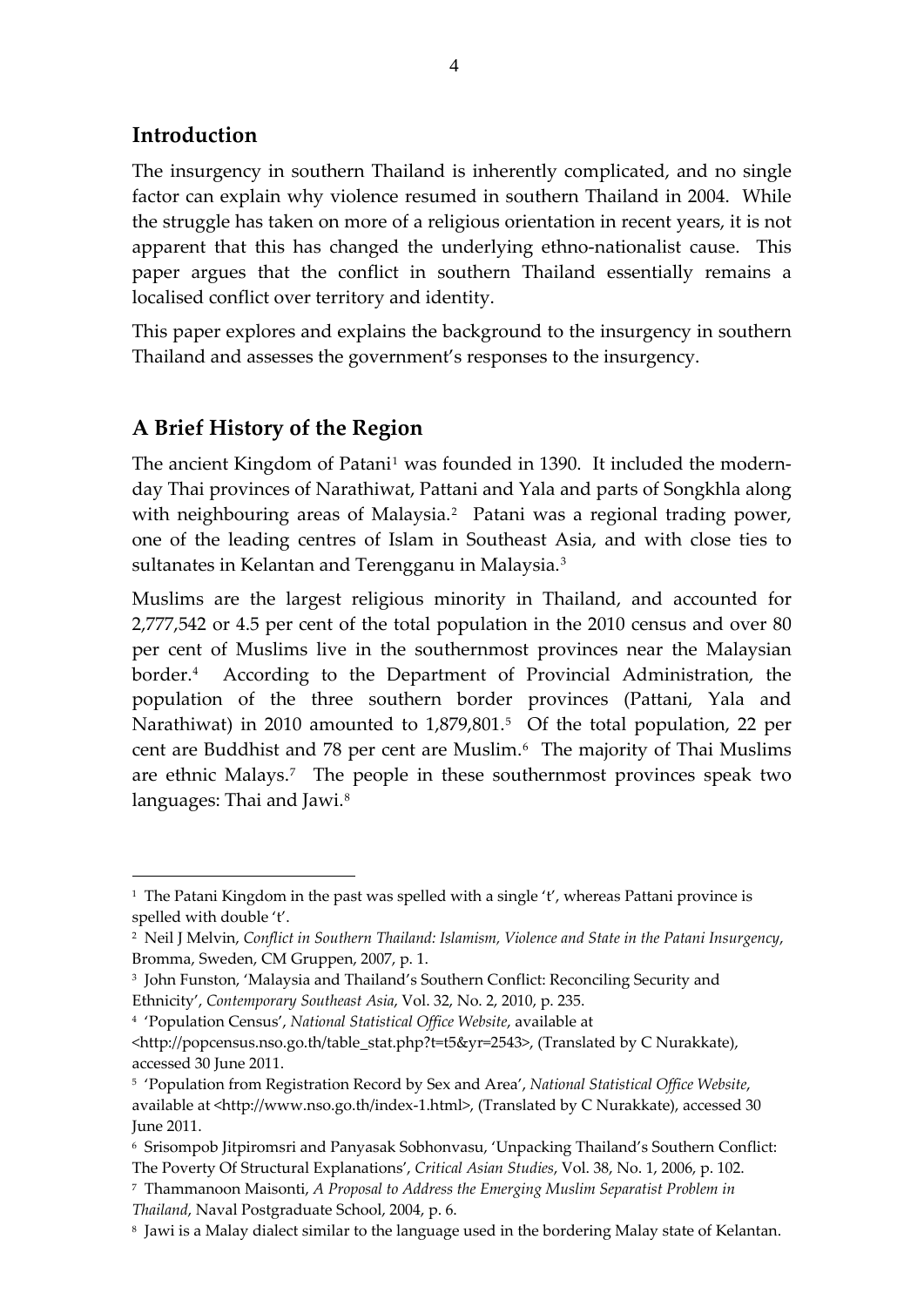The economic activities of Thai Muslims are divided between fishing in the coastal regions and agricultural work on the rice and rubber plantations in the hinterland.<sup>[9](#page-5-0)</sup> A large percentage of the Muslim population works in small-scale agriculture or fisheries, either self‐employed or as labourers.[10](#page-5-1)

### *The Insurgency*

The insurgency in southern Thailand has always been about territory and identity. The goals of the insurgents range from an independent Patani state to inclusion with Malaya. Those goals not only challenge Thailand's national identity predicated on the pillars of Nation, Religion and King, but also the Thai economy.

The movement to unite the southern provinces with Malaya was active after World War II, and in the late 1940s, the Association of Malays of Greater Patani (Gabungan Melaun Patani Raya, or GAMPAR) was established with the objective of merging the southern provinces of Thailand with the Federation of Malaya.<sup>[11](#page-5-2)</sup> This was the only movement among the separatist groups that advocated irredentism ‐ uniting with Malaya. Later, GAMPAR became inactive and was dissolved and took with it the desire of southern Thais to unite with Malaya.

The other separatist groups predominantly favour the goal of separatism – or independence.<sup>[12](#page-5-3)</sup> Most agree that the group BRN-C (Barisan Revolusi Nasional-Coordinate) is the most important organization in the current conflict.<sup>[13](#page-5-4)</sup> The BRN-C follows a seven-step plan, or Berjihad di Patani.<sup>[14](#page-5-5)</sup> The Berjihad di Patani was seized during an attack in April 2004, and it outlines the insurgent's strategies and objectives.<sup>[15](#page-5-6)</sup> Its ultimate objective is to establish an independent Patani state.<sup>[16](#page-5-7)</sup> Thus, it can be concluded that the main objective of the contemporary insurgents is to separate from Thailand and establish an independent Patani state.

1

<span id="page-5-0"></span><sup>9</sup> Maisonti, *A Proposal to Address the Emerging Muslim Separatist Problem in Thailand*, p. 6.

<span id="page-5-1"></span><sup>10</sup> John Funston, *Southern Thailand: The Dynamics of Conflict*, East‐West Center, Washington, 2008, p. 7.

<span id="page-5-2"></span><sup>11</sup> S P Harish, *Changing Conflict Identities: The Case of the Southern Thailand Discord*, Institute of Defence and Strategic Studies Singapore*,* No. 107, February 2006, p. 8.

<span id="page-5-3"></span><sup>12</sup> Ian Storey, 'Ethnic Separatism in Southern Thailand: Kingdom Fraying at the Edge?', Center for Army Lessons Learned, Fort Leavenworth, Kansas, *NEWSLETTER*, February 2010, No. 10‐ 29, p. 33.

<span id="page-5-4"></span><sup>13</sup> Melvin, *Conflict in Southern Thailand* p. 9.

<span id="page-5-5"></span><sup>14</sup> Joseph Chinyong Liow and Don Pathan, *Confronting Ghosts: Thailand's Shapeless Southern Insurgency*, Longueville Media, Double Bay, 2010, p. 4.

<span id="page-5-6"></span><sup>15</sup> Marc Askew, 'Thailand's Intractable Southern War: Policy, Insurgency and Discourse', *Contemporary Southeast Asia*, Vol. 30, No.2, 2010, p. 128.

<span id="page-5-7"></span><sup>16</sup> Liow and Pathan, *Confronting Ghosts,* p. 4.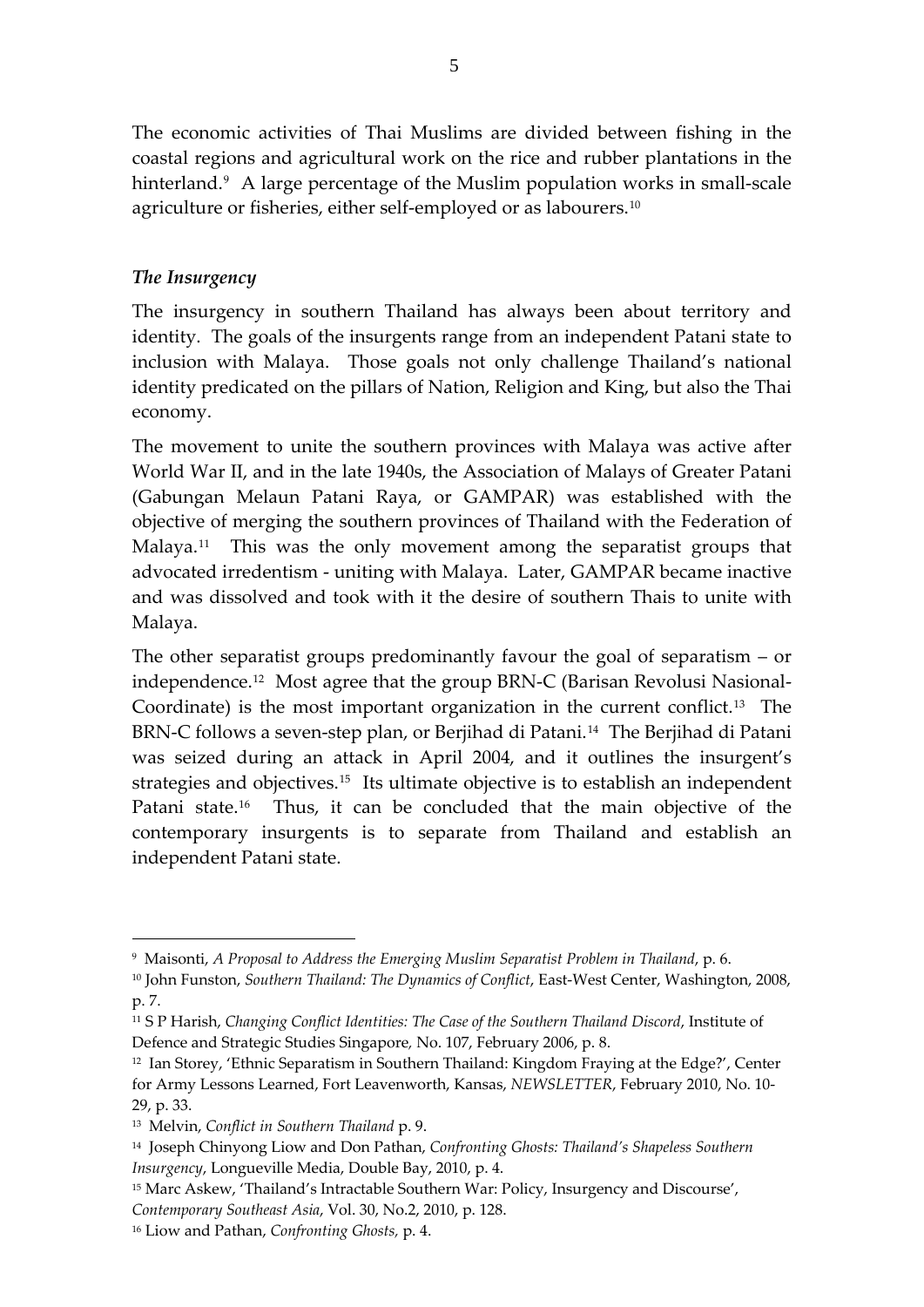The insurgents' goal to establish some form of independent state undoubtedly undermines Thai sovereignty and challenges the monarchy. Since the Thai Constitution specifies that the country is one indivisible Kingdom, $17$  any movement to break away or even to seek a greater degree of autonomy from the government, could be considered as being against the Constitution.[18](#page-6-1) Thailand, when it was Siam, lost territory on 14 separate occasions, especially during the colonial period, to Britain and France,<sup>[19](#page-6-2)</sup> and is therefore acutely aware that it does not want to lose any territory it currently has. Furthermore, the current Thai King (King Bhumibol) is the grandson of King Rama the Fifth who introduced the country's central administration in 1902. The central administration incorporated most of present‐day Pattani, Yala and Narathiwat provinces.[20](#page-6-3) Later in 1909, King Rama the Fifth ceded neighbouring Kedah, Perlis, Kelantan and Terrengganu under the Anglo-Siamese Treaty.<sup>[21](#page-6-4)</sup> The Thai history of loss and humiliation in those times resonates with generations of Thais who resolve not to let it happen again. Thus, the message is clear that Pattani must not be lost to the separatists. Further, given that the Thai king is inseparably bound up with the legitimacy of the Thai state, such a movement to liberate southern Thailand could be considered a treasonous act of disrespect towards the monarchy as well.

The BRN-C has also played a crucial role in giving this movement a more Islamic character in a country that is predominantly Buddhist. Its two main approaches are to emphasise religion, and to indoctrinate the youth with the history of central government oppression.<sup>[22](#page-6-5)</sup> Since the resumption of violence in 2004, there has been more sectarian violence. Buddhist monks and civilians have become symbolic targets. The violence has caused Buddhists to flee their own villages and seek shelter elsewhere. Some temples have also been closed down.[23](#page-6-6) This movement is clearly an attempt to get rid of Thai culture from the Patani area. Therefore the BRN‐C movement is in direct opposition to the three core tenets of Thailand's national identity: nation, religion and king.

In terms of economy, Thailand is the world's foremost rubber producer, with approximately 32 per cent of the world market in 2010, and the world's number one rubber exporter with around 43 per cent of the overall market in 2010.[24](#page-6-7) The net export value for Thailand's rubber industry in 2007 was almost six

<span id="page-6-0"></span><sup>17</sup> 'Constitution of the Kingdom of Thailand', *The Constitution Court of the Kingdom of Thailand Website*, (Translated by C Nurakkate).

<span id="page-6-1"></span><sup>18</sup> Duncan McCargo, 'Mapping National Anxieties: Thailand's Southern Conflict', *RUSI Journal*, Vol. 154, No.3, June 2009, p. 59.

<span id="page-6-2"></span><sup>19</sup> McCargo, 'Mapping National Anxieties', p. 54.

<span id="page-6-3"></span><sup>20</sup> Maisonti, *A Proposal to Address the Emerging Muslim Separatist Problem in Thailand*, pp. 3‐4.

<span id="page-6-4"></span><sup>21</sup> Funston, 'Malaysia and Thailand's Southern Conflict', p. 235.

<span id="page-6-5"></span><sup>22</sup> Surachart Bamrungsuk, 'Southern Thailand in Globalization', (Translated by C Nurakkate), *Security Studies Project*, Vol. 79, 2010, p. 29.

<span id="page-6-6"></span><sup>23</sup> Storey, 'Ethnic Separatism in Southern Thailand', p. 33.

<span id="page-6-7"></span><sup>24</sup> 'SWOT Analysis: Rubber', July 2010, *Export‐Import Bank of Thailand Website*, available at [<http://www.exim.go.th/doc/newsCenter/10183.pdf](http://www.exim.go.th/doc/newsCenter/10183.pdf)>, accessed 30 June 2011.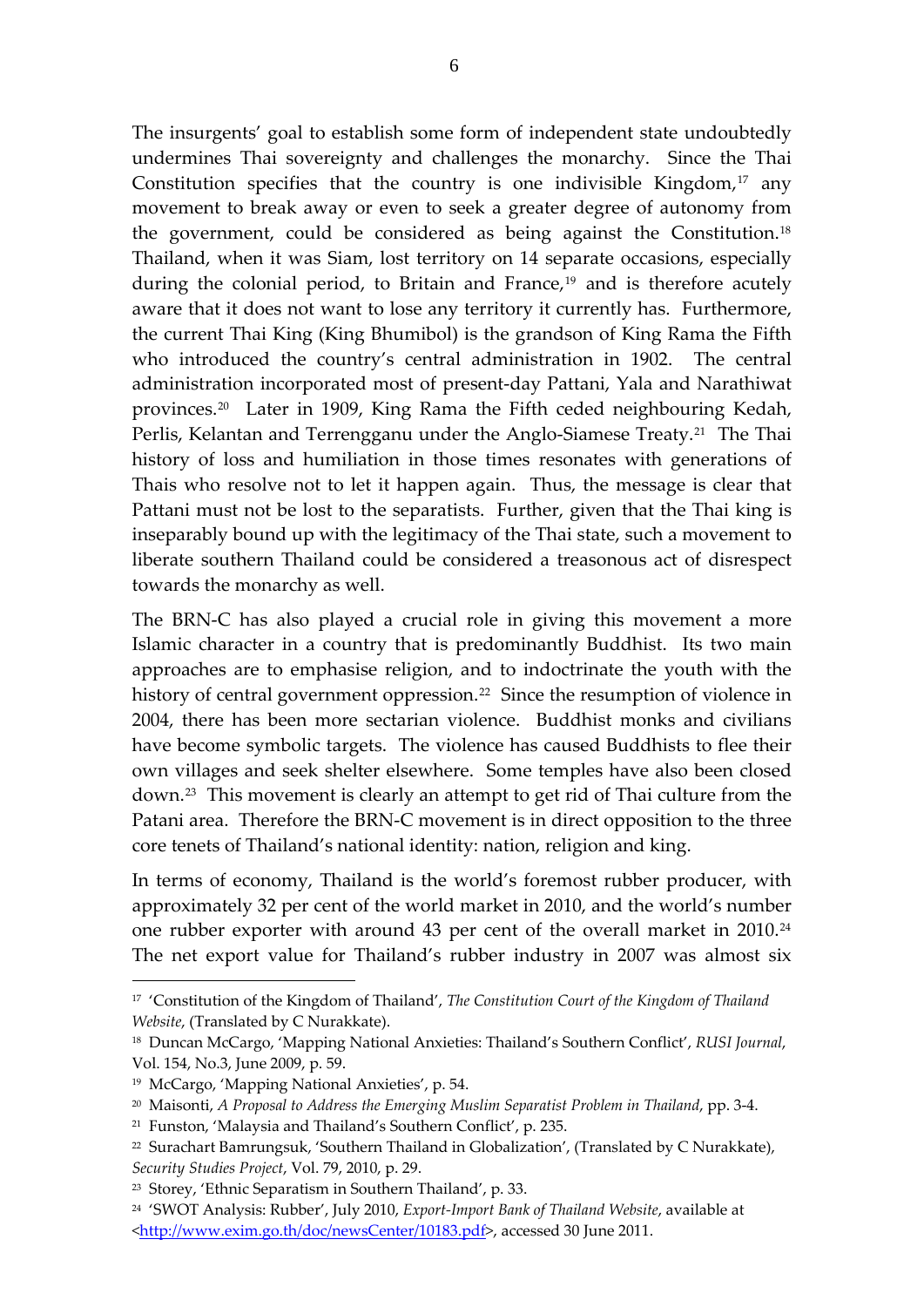billion US dollars, which accounts for about 25 per cent of Thailand's net export value.<sup>[25](#page-7-0)</sup> Therefore, the rubber industry is vitally important to the national economy. The plantation areas of the south are extensive, with roughly 70 per cent of the entire area being rubber plantations, and more than half are in the four southernmost provinces of Yala, Pattani, Narathiwat and Songkhla.[26](#page-7-1) Therefore, if Thailand were to lose those areas in these four southernmost provinces, the economic consequences would be far-reaching. There is no doubt it would profoundly and adversely affect the overall Thai economy.

It will also affect the southern region's economy. Songkhla province is the main economic centre in the region. It also has its own international airport. Hat Yai, one of the districts in Songkla, is the long established main tourism destination, particularly for Malaysian tourists. Songkhla has the highest GPP (Gross Provincial Product) in the southern region, and accounts for approximately 20 per cent of the overall region.<sup>[27](#page-7-2)</sup> Thus, the Songkhla economy contributes significantly to the overall regional economy. A few violent incidents, such as bombs targeted at the international airport and business centres, have already occurred in Songkhla.<sup>[28](#page-7-3)</sup> These incidents have severely affected the economy in Songkhla.

## **Understanding the Causes of the Conflict**

<u>.</u>

There are three ways of understanding the underlying causes of the conflict in southern Thailand. The first is to see it as an ethno-nationalist conflict; the second to see it as a religious conflict; and the third is to see it as having its roots in the region's poverty and unemployment. This section argues that religion and poverty have roles to play, they are not the main causes of the conflict. It is instead the strong sense of Malay ethnic identity that is the strongest driver behind the conflict.

The Berjihad di Patani document mentioned above explicitly highlights jihad as a legitimizing motivation for fighting the Thai state.<sup>[29](#page-7-4)</sup> The insurgents have certainly employed religious language to justify their struggle. However, the

<span id="page-7-0"></span><sup>25</sup> 'World Factbook', MILITARY PERISCOPE, 1 July 2008, accessed 28 March 2011.

<span id="page-7-1"></span><sup>26</sup> 'Rubber Plantation Area in Thailand', *Rubber Magazine,* Vol. 31, No. 3, July – September 2010, Rubber Research Institute of Thailand Website, available at

[<sup>&</sup>lt;http://www.rakbankerd.com/argriculture/open.php?id=2159&s=tblplant](http://www.rakbankerd.com/argriculture/open.php?id=2159&s=tblplant)>, Translated byC Nurakkate, accessed 30 June 2011

<span id="page-7-2"></span><sup>27</sup> 'Gross Provincial Product at current market prices', *Office of the National Economic and Social Development Board Website*, available at [<http://www.nesdb.go.th/default.aspx?tabid=96](http://www.nesdb.go.th/default.aspx?tabid=96)>, (Translated by C Nurakkate), accessed 30 June 2011,

<span id="page-7-3"></span><sup>28</sup> Brian McCartan, 'Despite Concerns, Thailand Insurgency Stays Local', Center for Army Lessons Learned, Fort Leavenworth, Kansas, *NEWSLETTER*, February 2010, No. 10‐29, pp. 41‐ 42.

<span id="page-7-4"></span><sup>29</sup> Christopher M Joll, 'Religion and Conflict in Southern Thailand: Beyond Rounding Up the Usual Suspects', *Contemporary Southeast Asia,* Vol. 32, No. 2, 2010, p. 268.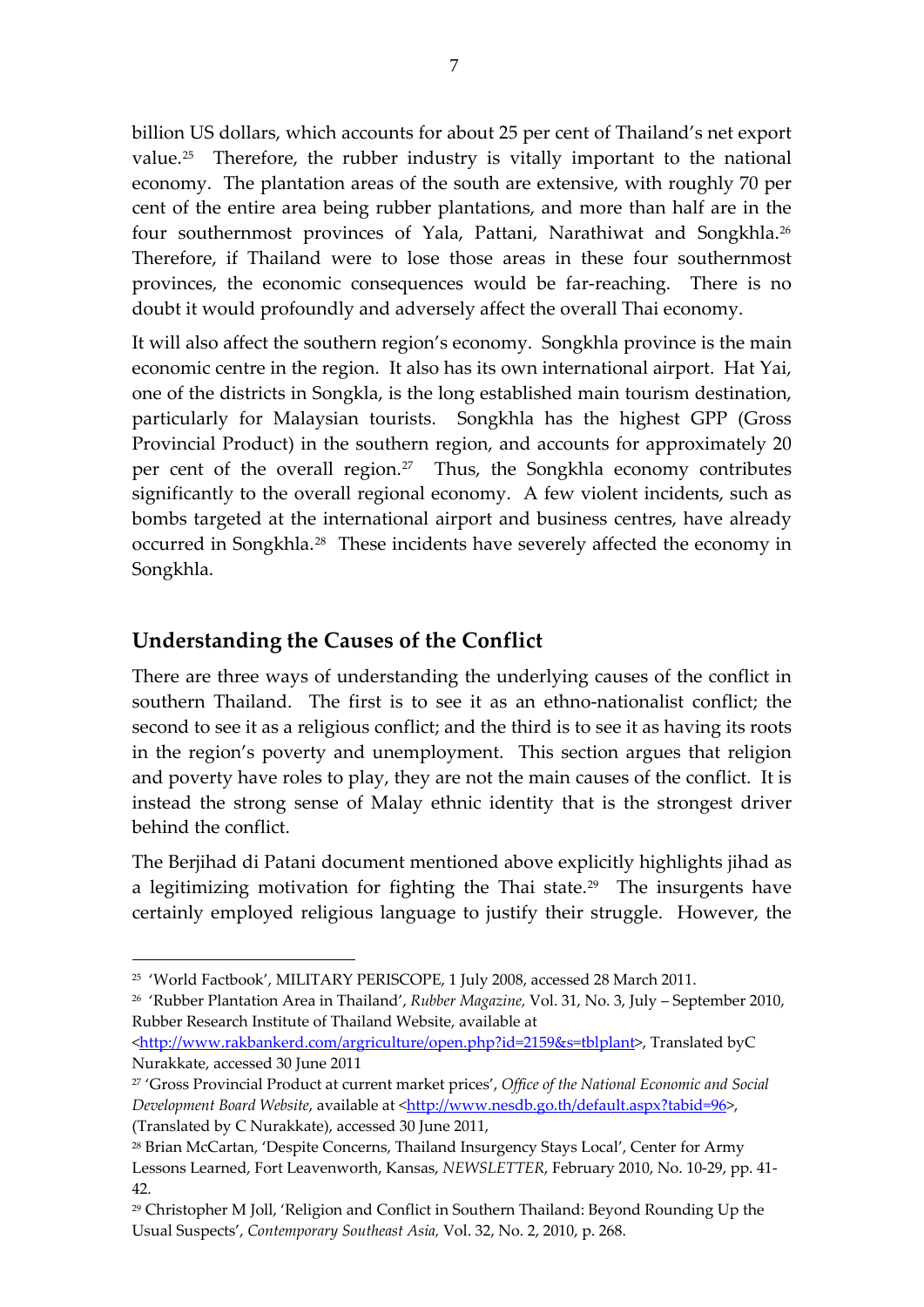emphasis of ideological indoctrination for violent jihad in some of the pondoks<sup>[30](#page-8-0)</sup> seems still to be on historical discrimination, oppression and the necessity of reclaiming Patani Muslim land, rather than solidarity with international jihadist causes.<sup>[31](#page-8-1)</sup> Pondoks function as conduits for disseminating local histories that emphasize narratives of oppression and colonization.<sup>[32](#page-8-2)</sup> The 2009 edition of Country Reports on Terrorism, produced by the US Department of State, also affirmed that there is no evidence of a direct connection between militants in southern Thailand and international terrorist groups.<sup>[33](#page-8-3)</sup>

Futher, if the struggle was about Islam, then the question arises why it remains limited within the geographical boundaries of an ethnic‐Malay area. The insurgents do not target foreigners, tourist resorts or overt symbols of American 'cultural capitalism'. Indeed, there appears to have been a deliberate strategic decision on the part of insurgents not to tie the Malay cause to wider Islamic anti‐Westernism. This conflict relates specifically to where ethnic Malays form the vast majority of the population, and hence it is confined to this area. Furthermore, an expansion of attacks in the tourist areas that Westerners frequent would not only draw negative international attention, and a loss of tourist revenue, but could well bring some form of intervention from Western powers.[34](#page-8-4)

While the struggle has taken on more of a religious orientation in recent years, it is not apparent that this has changed the underlying ethno‐cultural aims and objectives. Moreover, the overriding sense of self‐identity that characterises the southern border provinces strongly resists external intervention.<sup>[35](#page-8-5)</sup>

The argument that the economic problems in the region are a major cause of the insurgency is also questionable. Data drawn from between 1995 and 2009 ‐ to represent the period both before and after the return of violence in 2004 ‐ shows that the economic index in Yala and Narathiwat improved markedly even after 2004. [36](#page-8-6) The GPP for Yala rose from 17,958 million baht in 1995 to 26,646 million baht in 2004 and to 39,224 million baht in 2009. In Narathiwat it increased from 20,754 million baht in 1995 to 31,612 million baht in 2004 and to 48,357 million baht in 2009. In Songkhla also the GPP increased from 89,289 million baht in

<span id="page-8-0"></span><sup>30</sup> Pondoks are religious education institutions which have performed a key role in providing religious instruction and also in deepening the community's understanding of Islam.

<span id="page-8-1"></span><sup>31</sup> Melvin, *Conflict in Southern Thailand*, p. 23.

<span id="page-8-2"></span><sup>32</sup> Joll, 'Religion and Conflict in Southern Thailand', p. 272.

<span id="page-8-3"></span><sup>33</sup> 'Country Reports: East Asia and Pacific Overview', *US. Department of State Website*, available at <[http://www.state.gov/s/ct/rls/crt/2009/140884.htm>](http://www.state.gov/s/ct/rls/crt/2009/140884.htm), accessed 19 July 2011.

<span id="page-8-4"></span><sup>34</sup> Peter Chalk, Angel Rabasa William Rosenau and Leanne Piggott, *The Evolving Terrorist Threat to Southeast Asia*, RAND Corporation, Santa Monica, 2009, p. 29.

<span id="page-8-5"></span><sup>35</sup> Chalk et al, *The Evolving Terrorist Threat to Southeast Asia*, p. 28.

<span id="page-8-6"></span><sup>36</sup> The following statistics come from'Gross Provincial Product at current market prices', *Office of the National Economic and Social Development Board Website*, available at

[<sup>&</sup>lt;http://www.nesdb.go.th/default.aspx?tabid=96](http://www.nesdb.go.th/default.aspx?tabid=96)>, (Translated by C Nurakkate), accessed 30 June 2011.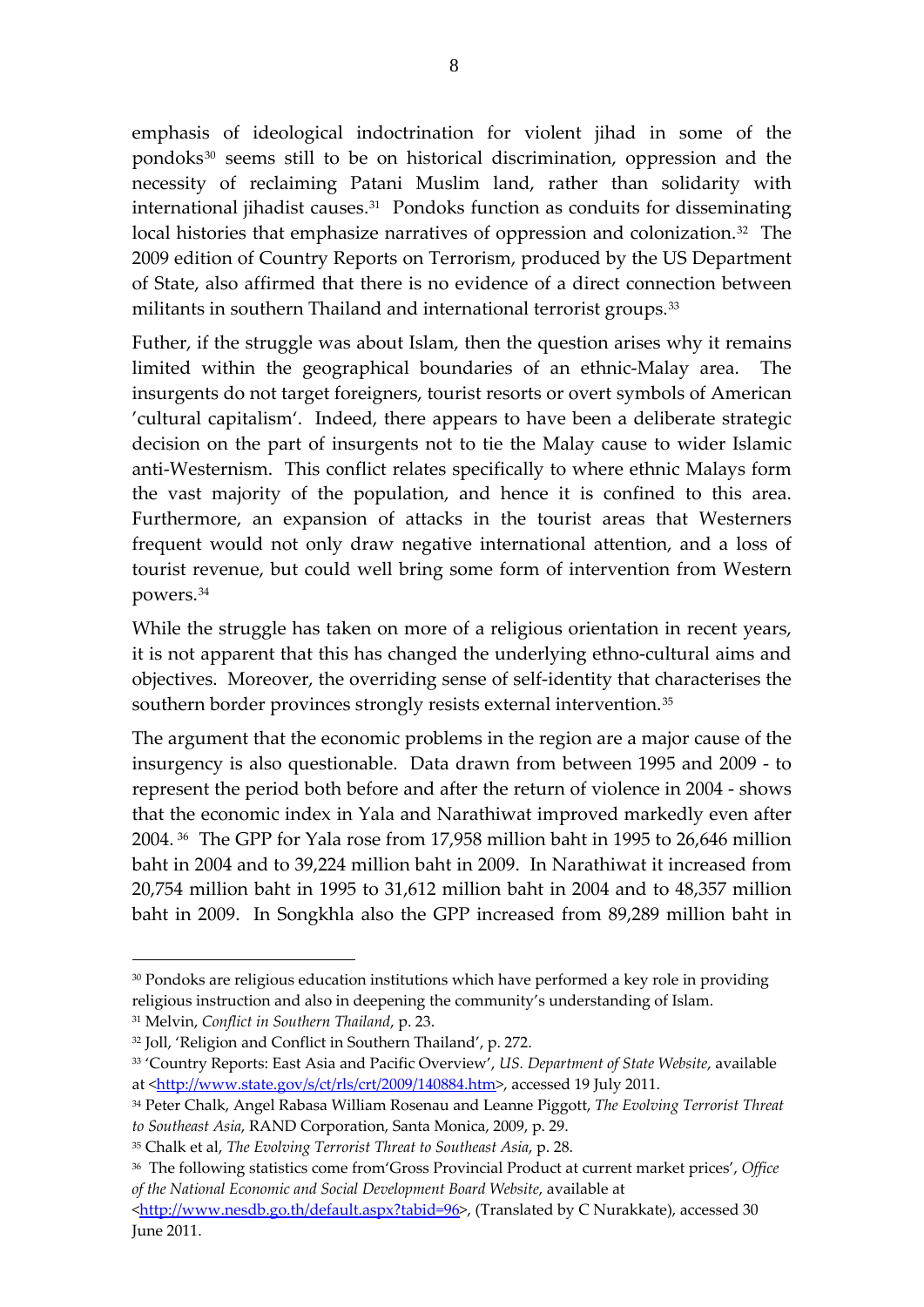1995 to 127,657 million baht in 2004 and to 153,022 million baht in 2009. The smallest increase was in Pattani from 29,240 million baht in 1995 to 31,727 million baht in 2004 and to 39,658 million baht in 2009. During the same period, the average per capita income had the same trend. These figures show that the economic situation in the four southernmost provinces has continued to improve in the past fifteen years, including after the resumption of violence in 2004.

In terms of average household income in 2009, none of the four southernmost provinces is at the bottom of the Thai provincial table. Narathiwat and Pattani ranked three and fourteen from the bottom respectively, and still higher than some north-eastern provinces, while Yala and Songkhla sat in the middle or higher on the table.<sup>[37](#page-9-0)</sup>

Unemployment figures are also useful to note. Official figures in 2009 indicated that  $2,510$  people were unemployed in Yala, and  $20,462$  in Songkhla,<sup>[38](#page-9-1)</sup> while violent incidents in Yala and Songkhla were 312 and 16 respectively.<sup>[39](#page-9-2)</sup> Thus, it can be argued that neither poor economic conditions are nor unemployment are driving forces behind this conflict. Economic grievances may have some role to play, but it seems reasonable to conclude that they are not a decisive factor behind the recent upsurge of violence.

## **Historical Factors**

1

The roots of indigenous Malay dissatisfaction and perceived discrimination emerged centuries ago from the increase of Siamese influence over the south. In 1786, Siam (as Thailand was then called) expanded its influence to include Patani and thus ended the Patani kingdom's reign as a regional power. In the process, Siam appointed leaders loyal to Siam to replace the existing rulers of Patani and this led to the isolation of existing elites. This historical annexation of the south serves as a more convincing reason behind the ongoing contention between Malay Muslims and Siamese.<sup>40</sup>

To appreciate this longstanding animosity, a brief discussion of the historical relations between Siam and Patani is needed. At the beginning of the 20<sup>th</sup> century, the perceived threat to Siam from the British in Malaya was clear. The Siamese King responded by exercising strong control over the whole country including the southernmost area. As mentioned above, in 1902, King

<span id="page-9-0"></span><sup>37</sup> 'Average Monthly Income for Household 1994‐2009', *National Statistical Office Website*, available at <http://service.nso.go.th/nso/nsopublish/BaseStat/basestat.html>, (Translated by C Nurakkate), accessed 8 July 2011.

<span id="page-9-1"></span><sup>38</sup> 'Population 15 years and over by Labor Force Status and Sex 1994‐2009', *National Statistical Office Website*, available at <http://service.nso.go.th/nso/nsopublish/BaseStat/basestat.html>, (Translated by C Nurakkate), accessed 8 July 2011.

<span id="page-9-2"></span><sup>39</sup> Bamrungsuk, 'Insurgency in Southern Thailand'.

<span id="page-9-3"></span><sup>40</sup> Liow and Pathan, *Confronting Ghosts*, p. 2.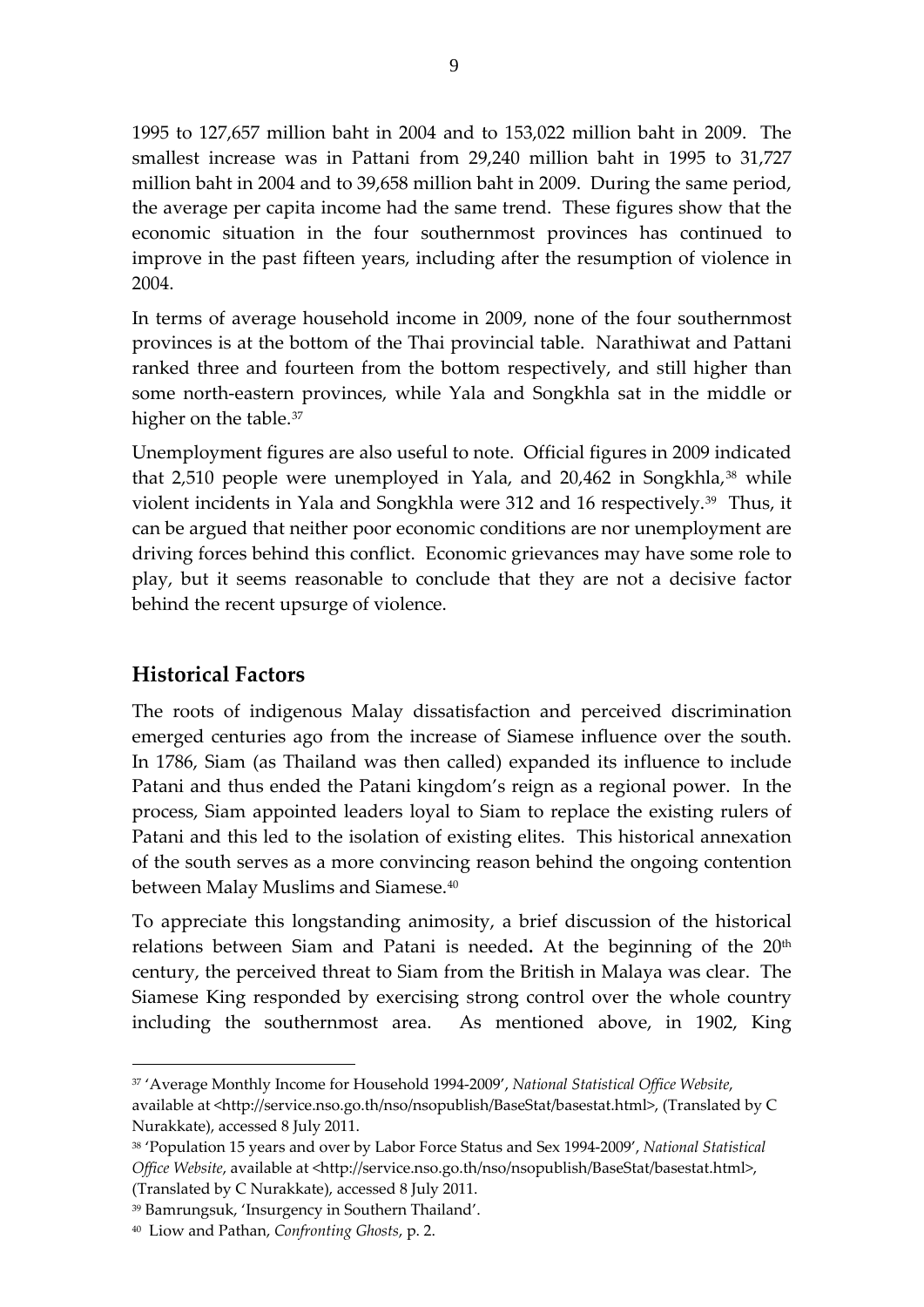Chulalongkorn introduced a central administration which incorporated most of present‐day Pattani, Yala and Narathiwat provinces, and this served to alienate the Malay rajas and nobility in the region.<sup>[41](#page-10-0)</sup> Many Malay Muslims felt that they were second-class citizens, discriminated against economically, socially, legally, and politically.<sup>[42](#page-10-1)</sup> Then, with the Anglo-Siamese Treaty of 1909, Siam surrendered neighbouring Kedah, Perlis, Kelantan, and Terrengganu, but retained the areas incorporating Patani and the province of Satun.<sup>[43](#page-10-2)</sup> The Anglo-Siamese Treaty of 1909 resulted in the political isolation of the Malays in Thailand. However, the broad cultural, commercial and personal bonds between the Malay communities on either side of the border were maintained.<sup>[44](#page-10-3)</sup>

During the 1930s, the rise of Malay nationalism in Southeast Asia could have a contributed to the situation in southern Siam. In response to this threat, the Thai government introduced assimilation policies aimed at unifying Thai culture by promoting Thai as the national language and Buddhism as the state religion.<sup>[45](#page-10-4)</sup> These policies attempted to ban Malay dress and the Malay language, redefined Malay Muslims as 'Thai Muslims', and closed down Islamic courts which had been in place since the Patani Sultanate.<sup>[46](#page-10-5)</sup> Muslims were strongly affected by these policies, especially the culturally enforced changes in their language, education and way of life. This generated a great deal of resentment among the Muslim population of Thailand and thousands fled to neighbouring Malaya. $47$  The effects of these policies would last for decades.

After the Second World War, Patani Malays sought to merge the four southern provinces with Malaya. A petition emerged from the strong Malay identity of the four southern provinces.<sup>[48](#page-10-7)</sup> However, the resultant petition to the United Nations failed, because in the end, Britain did not support the southern provinces' incorporation into Malaya.

As a result, what was seen as a continued stifling of Muslim culture and aspirations, the first civil non‐belligerent political movement to emerge in the area was the PPM (Pattani's People Movement), organized by Haji Sulong bin Abdul Kadir. Its aim was to improve the welfare of the local people through constitutional means.[49](#page-10-8) In April 1947, Haji Sulong bin Abdul Kadir tried to negotiate with the Thai government by submitting seven demands. On the list was the call for an end to the assimilation policy in the south. The Thai

<span id="page-10-0"></span><sup>41</sup> Harish, *Changing Conflict Identities*, p. 5.

<span id="page-10-1"></span><sup>42</sup> Harish, *Changing Conflict Identities,* p. 5.

<span id="page-10-2"></span><sup>43</sup> Funston, 'Malaysia and Thailand's Southern Conflict', p. 235.

<span id="page-10-3"></span><sup>44</sup> Harish, *Changing Conflict Identities*, pp. 5‐6.

<span id="page-10-4"></span><sup>45</sup> Melvin, *Conflict in Southern Thailand,* p. 20.

<span id="page-10-5"></span><sup>46</sup> Funston, 'Malaysia and Thailand's Southern Conflict', p. 237.

<span id="page-10-6"></span><sup>47</sup> Nathan Porath, 'Civic Activism Continued Through Other Means: Terror‐Violence in the South of Thailand', *Terrorism and Political Violence*, Vol. 22, No. 4, 2010, p. 589.

<span id="page-10-7"></span><sup>48</sup> Harish, *Changing Conflict Identities,* p. 7.

<span id="page-10-8"></span><sup>49</sup> Porath, 'Civic Activism Continued Through Other Means', p. 592.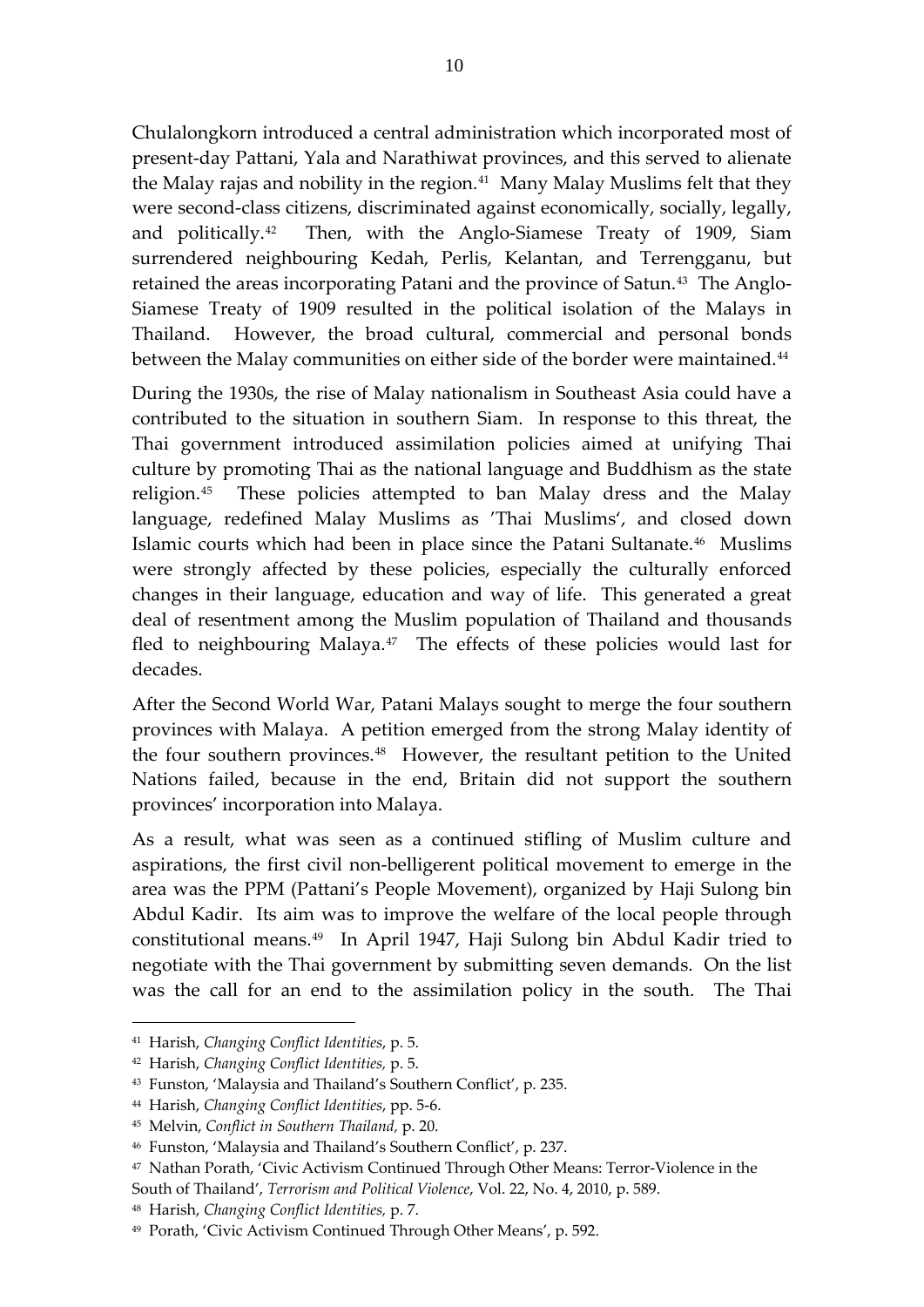government responded by arresting him and charging him with treason. This led to widespread protests in Pattani and surrounding districts. He was released in 1952, and then killed while in police custody in August 1954.[50](#page-11-0) His presumed murder instantly transformed him into a central symbol of ethnic Malay Muslim resistance.<sup>[51](#page-11-1)</sup> This event also reflected the end of civil tolerance against a repressive regime.<sup>[52](#page-11-2)</sup> Following this incident, Muslim separatism began to spread through the Malay Muslim communities in the south.<sup>[53](#page-11-3)</sup>

Prime Minister Sarit Thanarat strengthened assimilation policies and resettled ethnic Thais in the region.<sup>[54](#page-11-4)</sup> In 1961, with the introduction of the Pondok Educational Improvement Program, pondoks were brought under the control of the Minister of the Interior. This program implemented secular education for students studying at the pondoks. This gave the Thai government some degree of control over the pondok curriculum and it was hoped to develop people who could occupy administrative posts in the southern provinces. $55$  This policy upset the tok gurus, the heads of the pondoks, and the traditional process of generating elites in the Malay‐Muslim society. This policy also led to the end of Pattani as a regional centre for Islamic education, and some Muslim students chose to study in the Middle East instead.[56](#page-11-6) In Thailand, the government closed down the pondoks that were explicitly critical of its program, and a number of loyalists to the pondok cause fled to the jungle, and later organized Muslim separatist groups.

Three major groups were formed during this period. The BNPP (Barisan Nasional Pembebasan Patani or National Front for the Liberation of Patani) was founded in 1959. The BRN (Barisan Revolusi Nasional or National Revolutionary Front) was established in 1960, and the PULO (Patani United Liberation Organization) was founded in 1968. Notably, the period from the 1960s to the 1990s was marked by guerrilla actions, political activism and the emergence of cell structures. The BNPP represented a coalition of the aristocracy and conservative Islamic class.<sup>[57](#page-11-7)</sup> The BRN adopted Malay nationalism as its driving force, aiming to develop the Malay identity of the people of southern Thailand and calling for solidarity with Malays in other countries of the region.<sup>[58](#page-11-8)</sup> During the 1980s, BRN suffered from an internal rift and split into three factions: BRN Ulama, BRN‐Coordinate, and BRN Congress.<sup>[59](#page-11-9)</sup> The PULO focused more on secular nationalism than Islam.<sup>[60](#page-11-4)</sup> By

<span id="page-11-0"></span><sup>50</sup> Funston, *Southern Thailand*, p. 9.

<span id="page-11-1"></span><sup>51</sup> Chalk et al, *The Evolving Terrorist Threat to Southeast Asia*, p. 7.

<span id="page-11-2"></span><sup>52</sup> Porath, 'Civic Activism Continued Through Other Means', p. 590.

<span id="page-11-3"></span><sup>53</sup> Maisonti, *A Proposal to Address the Emerging Muslim Separatist Problem in Thailand*, p. 18.

<span id="page-11-4"></span><sup>54</sup> Funston, *Southern Thailand*, p. 9.

<span id="page-11-5"></span><sup>55</sup> Harish, '*Changing Conflict Identities',* p. 11.

<span id="page-11-6"></span><sup>56</sup> Harish, '*Changing Conflict Identities',* p.12.

<span id="page-11-7"></span><sup>57</sup> Funston, *Southern Thailand*, p. 9.

<span id="page-11-8"></span><sup>58</sup> Harish, '*Changing Conflict Identities',* p. 9.

<span id="page-11-9"></span><sup>59</sup> Porath, 'Civic Activism Continued Through Other Means', p. 592.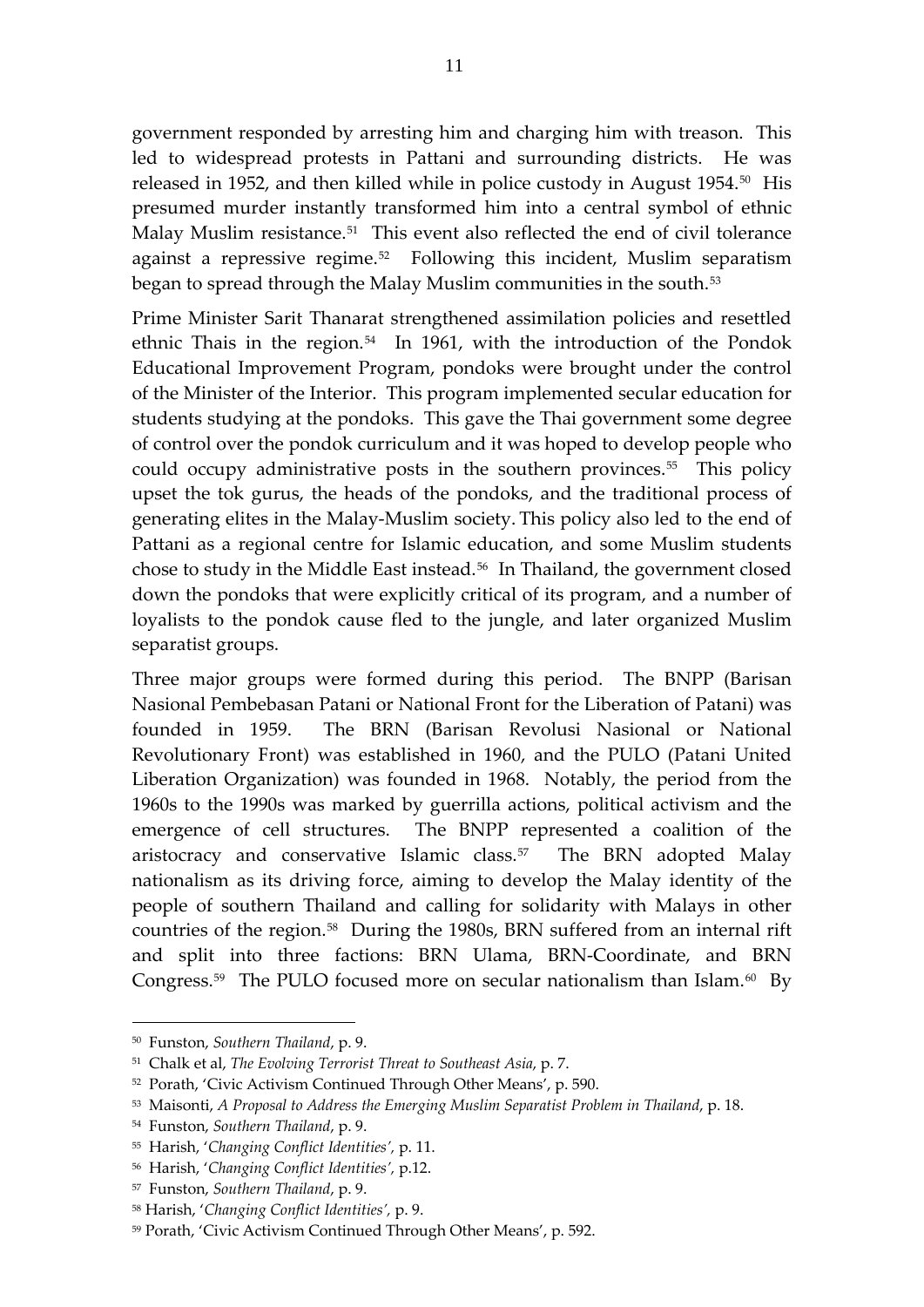the 1970s, PULO was the most violently active of all the separatist organizations.<sup>[61](#page-12-0)</sup>

The Thai government introduced an amnesty program during the 1980s which brought significant changes to the situation by the 1990s. Two important initiatives were the establishment of the Civilian‐Police‐Military Command 43 (CPM43) and the Southern Border Provinces Administrative Centre (SBPAC) on 6 November 1980, and 5 April 1981, respectively, and both covered the five southernmost provinces.<sup>[62](#page-12-1)</sup> The SBPAC played a crucial role in fostering closer relations and mutual trust between the local community, security forces and government officials. It also served as a critical intelligence function. This intelligence function was built on mutual trust that developed over many years.<sup>[63](#page-12-2)</sup> These organizations helped reduce misunderstandings between Malay Muslims and government officials, and undermined the insurgent's ability to use propaganda to gain supporters. Moreover, Thailand received cooperation from Malaysia, in not allowing the insurgents to seek an external sanctuary. It also resulted in the detention of several insurgency leaders and mid‐level commanders, and some PULO leaders were handed over to Thai authorities.<sup>[64](#page-12-3)</sup> These setbacks caused a major re-evaluation of strategy by the insurgents, many of whom subsequently fled abroad or took advantage of a government‐ sponsored amnesty program and surrendered directly to authorities.<sup>[65](#page-12-4)</sup>

While there were some small successes, it can be seen that for much of the last century the governments' responses to the situation in the southern region exacerbated the differences and contributed to the emergence of an ethnic Malay identity which in turn became violent. While there are legacies of decisions made by the British, and there were global changes such as the quest for post-colonial independence and the growth of Malay nationalism across Southeast Asia, the government's centralised control over the south, and the enforced assimilation policies, in fact fed into a stronger Malay identity.

From the 1990s onward, the insurgent groups utilised religion to recruit and unite their following, however it is clear that the constant political theme of this conflict is the Malay ethno‐nationalist cause.

<sup>60</sup> Funston, 'Malaysia and Thailand's Southern Conflict', p. 238.

<span id="page-12-0"></span><sup>61</sup> Porath, 'Civic Activism Continued Through Other Means', p. 592.

<span id="page-12-1"></span><sup>62</sup> Funston, *Southern Thailand*, p. 16.

<span id="page-12-2"></span><sup>63</sup> Liow and Pathan, *Confronting Ghosts*, p. 61.

<span id="page-12-3"></span><sup>64</sup> Funston, 'Malaysia and Thailand's Southern Conflict', p. 240.

<span id="page-12-4"></span><sup>65</sup> Chalk et al, *The Evolving Terrorist Threat to Southeast Asia*, p. 9.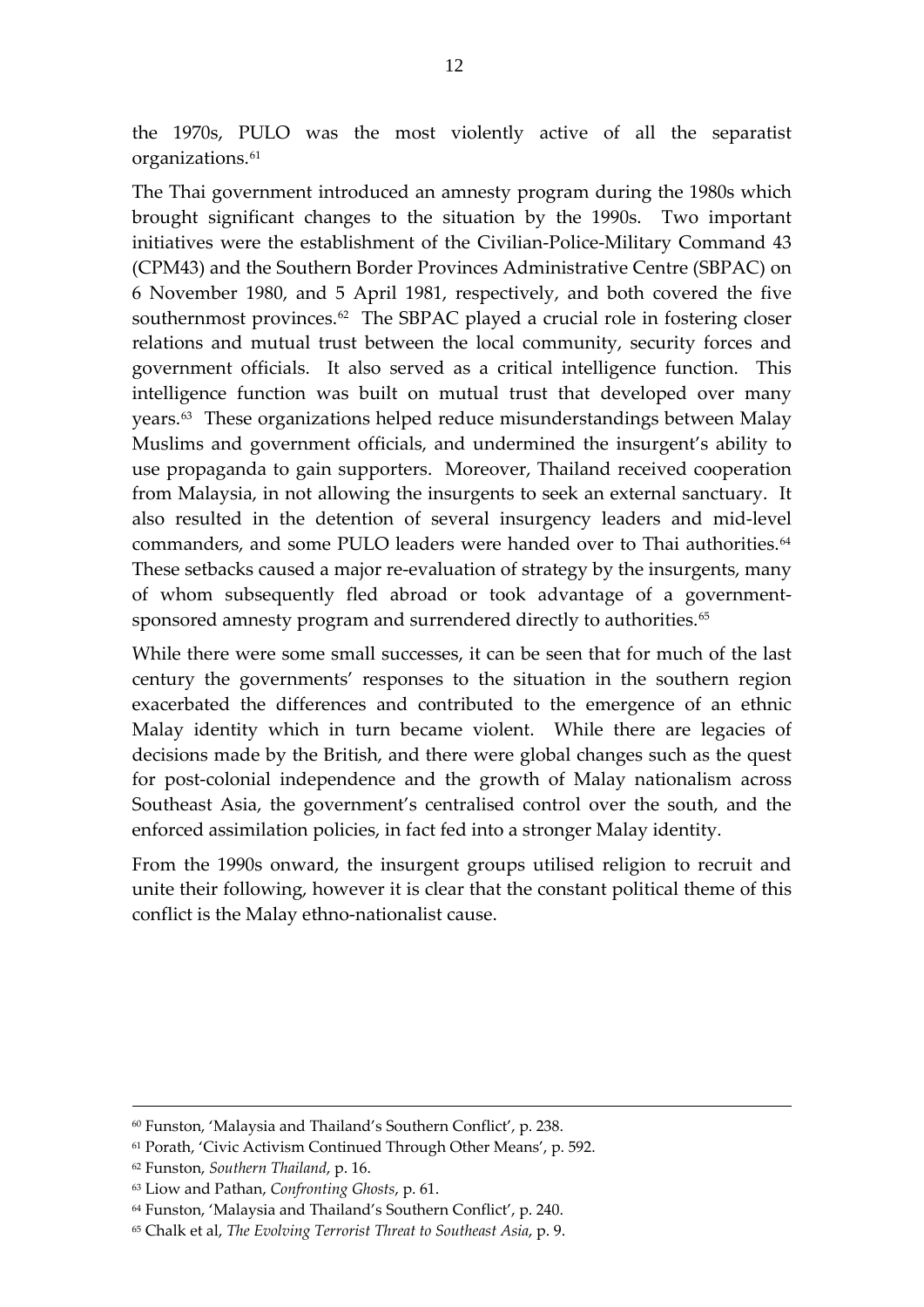#### **The Situation from 2000 to the Present**

#### *The Thaksin Era*

Thaksin Shinawatra was Prime Minister from 2001 to 2006. During his time in office, his strong leadership and what many sees as harsh policies, provided conditions conducive to the escalation of the unrest. Because of the successful policies implemented during the 1980s to the 1990s, violent incidents dropped dramatically by the end of 1990s. At coming into office, Thaksin believed that there were only an insignificant number of insurgents remaining, and only criminal gangs involved in illicit activities in the southernmost provinces. As such, he believed the best course of action was to dissolve the successful SBPAC and CPM‐43 and to transfer all responsibilities to the police. Unfortunately, this created a communications vacuum between the government and Muslims in the area.<sup>[66](#page-13-0)</sup>

Thaksin's brutal war on drugs campaign in 2003 claimed more than 2,500 lives including an unspecified number of Malay‐Muslims from the southern provinces. This campaign, mostly enacted through extrajudicial police killings, further aggravated Muslim hostility.<sup>[67](#page-13-1)</sup> In 2004, Thaksin employed what many termed a 'heavy‐handed' military approach to the south, and two incidents in particular are recognized as having had serious repercussions.

south, and feelings of injustice were further stirred up by subsequent separatist The first incident occurred at the Krue Se mosque.On 28 April 2004, around 200 insurgents attacked 11 police and military posts in Pattani, Yala and Songkhla. Five officials and 107 rebels were killed. During this incident, 32 Muslims retreated to the historic Krue Se mosque.<sup>[68](#page-13-2)</sup> A tense nine-hour standoff, followed by a full-scale attack on the mosque, resulted in all 32 insurgents being killed as well as one civilian.<sup>[69](#page-13-3)</sup> This incident fuelled public anger in the propaganda.[70](#page-13-4) Such feelings were compounded when, according to the report of a government‐appointed fact‐finding commission, no attempts were had been made to initiate negotiations at all during the siege. $71$ 

The choice of venue and dates for the insurgent attack were deliberate and profoundly symbolic. Krue Se is a historic mosque in Pattani. The Muslim insurgents deliberately withdrew back to this Krue Se mosque and all of them died there. This incident fed into the Muslim insurgent's cause in at least three ways. First, it confirmed the Thai oppression of Malay Muslims by using excessive force in a Muslim holy place. Second, the date was chosen as the same day as Haji Sulong's original protest in 1948. As mentioned earlier, Haji

<span id="page-13-0"></span><sup>66</sup> Storey, 'Ethnic Separatism in Southern Thailand', p. 34.

<span id="page-13-1"></span><sup>67</sup> Liow and Pathan, *Confronting Ghosts*, p. 4.

<span id="page-13-2"></span><sup>68</sup> Funston, *Southern Thailand*, p. 3.

<span id="page-13-3"></span><sup>69</sup> Storey, 'Ethnic Separatism in Southern Thailand', p. 34.

<span id="page-13-4"></span><sup>70</sup> Liow and Pathan, *Confronting Ghosts*, p. 65.

<span id="page-13-5"></span><sup>71</sup> Liow and Pathan, *Confronting Ghosts*, p. 64.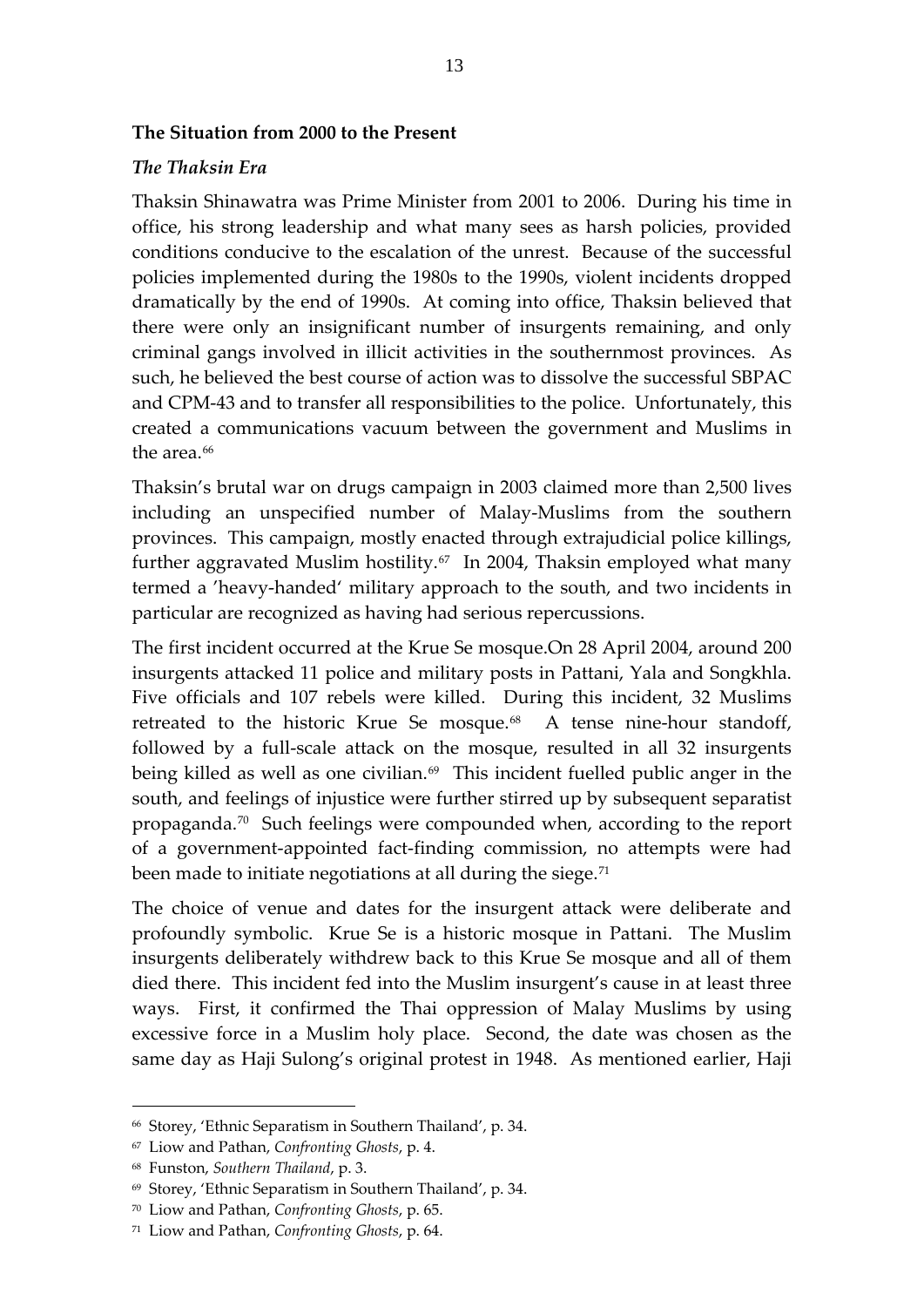Sulong has been a symbol of Malay struggle in southern Thailand for over 50 years. Third the Thais, who are mostly Buddhists, can be seen to have begun a war against the Muslim minority, and thus the Muslims felt that it was their responsibility to fight back. Either way therefore, the intention was to draw support from moderate Muslims to fight for Patani land. As this paper argues the insurgency is not religious at its core, this staged event once again confirms that the insurgents used religion to reassert the Malay ethno‐nationalist conflict.

of local and international human rights groups. $^{76}$ In the second incident, on 25 October 2004 at Tak Bai, Thai police killed seven Malay demonstrators protesting against the detention of six Malay village defence volunteers. One thousand three hundred Malay protesters were subsequently arrested. Figures vary, but around 80 people died, mostly from suffocation, being transported in crowded trucks from the protest site to an army camp.<sup>[72](#page-14-0)</sup> The incident took place during Ramadan, further aggravating the tense atmosphere.<sup>[73](#page-14-1)</sup> A fact-finding committee set up by the government concluded that the authorities had in fact used excessive force.<sup>[74](#page-14-2)</sup> Later however, in June 2009, the Songkhla Provincial Court decided to acquit the security forces of any maltreatment.<sup>[75](#page-14-3)</sup> This decision caused widespread dissatisfaction among the local Malay population, and also drew the attention

During Thaksin's six years in office, the consequences of his profound lack of understanding of the situation and implementation of crude policies and an unwavering iron fisted approach fuelled the fires of Muslim disaffection in the south. He also intensified the service rivalry between the military and the police. Furthermore, by dissolving the important SBPAC and CPM‐43, most of the information networks tied to the military were also dissolved. Without such a communication channel between the military and the people, there was little means of countering the propaganda and recruitment techniques of the insurgents. Finally, his War on Drugs campaign – resulting in thousands of extra-judicial deaths - led to a number of complaints of blatant human rights violations. Many of these complaints are still under investigation. As a result, it is of little surprise to see an increase in aggrieved recruits among Malay youths to the insurgency who have witnessed brutality and humiliation, lost family members or who have been abused themselves.<sup>[77](#page-14-4)</sup>

1

<span id="page-14-0"></span><sup>72</sup> Funston, *Southern Thailand*, p. 3.

<span id="page-14-1"></span><sup>73</sup> May Tan Mullins, 'Voice from Pattani: Fears, Suspicion, and Confusion', in Duncan McCargo (ed), *Rethinking Thailand's Southern Violence,* Singapore, NUS Press, 2007, p. 39.

<span id="page-14-2"></span><sup>74</sup> Storey, 'Ethnic Separatism in Southern Thailand', p. 35.

<span id="page-14-3"></span><sup>75</sup> Liow and Pathan, *Confronting Ghosts*, p. 66.

<sup>76</sup> Funston, *Southern Thailand*, p. 3.

<span id="page-14-4"></span><sup>77</sup> Liow and Pathan, *Confronting Ghosts*, p. 46.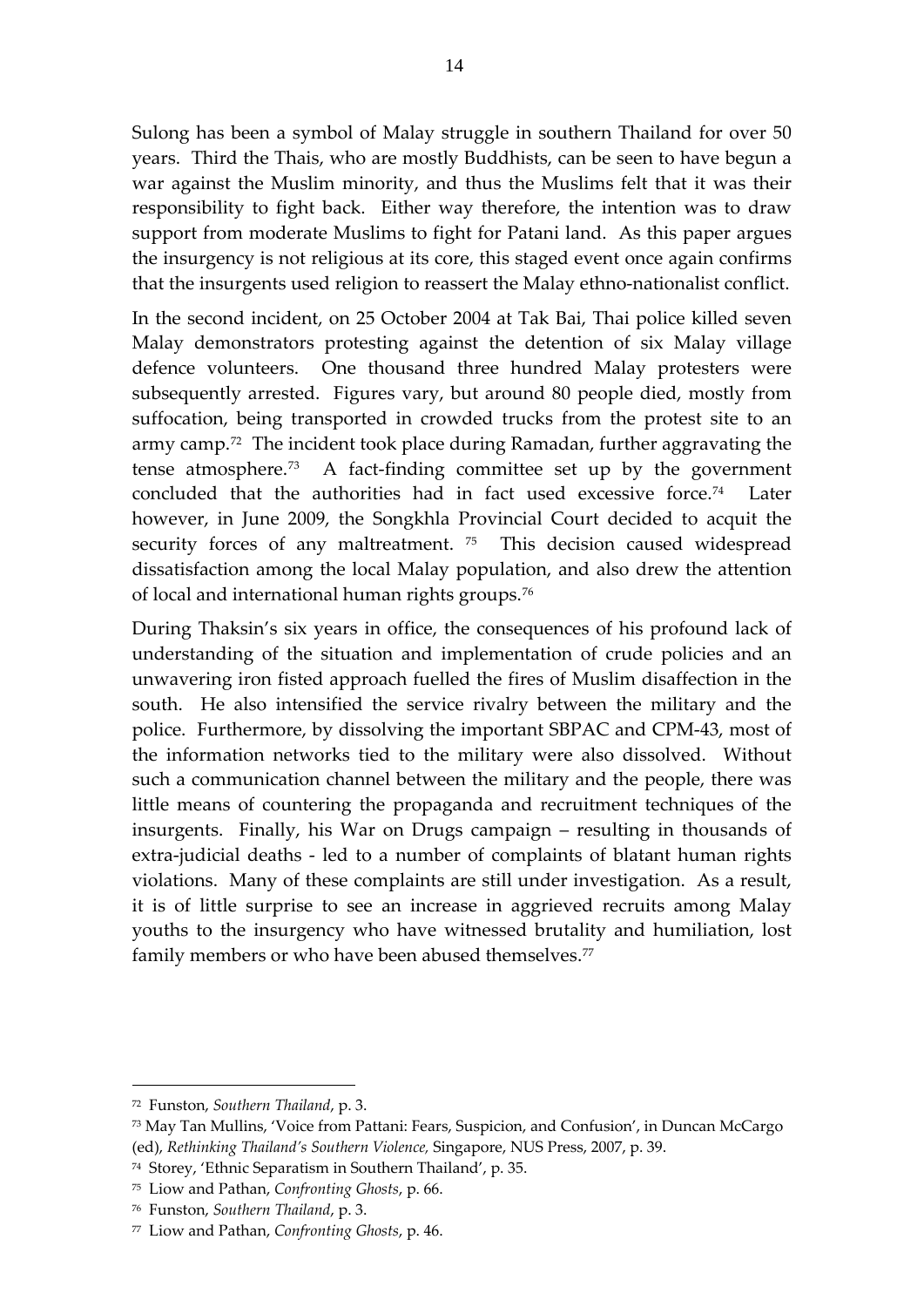#### *The Post‐Thaksin Era*

Since 2007, the Thai government has authorized a doubling of the number of troops into the area. The army alone increased troop strength from 26,000 to 38,000.[78](#page-15-0) From June to September 2007, the army launched cordon‐and‐sweep operations in suspected Malay insurgent‐dominated villages. The operations resulted in the mass arrests of suspects. Those suspected of being sympathizers were sent to undergo vocational training in military camps, even during the Muslim fasting month of Ramadan. These operations had some impact on the reduction in the number of violent incidents in 2008, but casualties were still almost the same number as in 2004.[79](#page-15-1) This indicates that each incident has an average casualty rate higher than it had before; less incidents but overall more deadly attacks. Thus, the situation was not really improving in 2008, because the severity of the violence was growing. It has also raised concerns over human rights violations with the impositions of martial law in 2004 and an Emergency Decree in 2005.<sup>[80](#page-15-2)</sup> Over the longer term, these special laws could play directly into the insurgents' hands by fostering an increasingly divided and angry local population.<sup>[81](#page-15-3)</sup>

Responding to the insurgency with brutality, the Thai government has been accused of abuse, torture and the extra‐judicial killing of Malay Muslims suspected of involvement in the insurgency. $82$  A very detailed January 2009 report by Amnesty International found widespread evidence that torture of suspects had become a standard operating procedure, routinely practiced by army rangers, and other military and police units, often carried out in unofficial detention centres.<sup>[83](#page-15-5)</sup> The consequences of these wrongdoings are profound and are simply likely to backfire. They could provide the conditions for separatists to gain sympathizers and to energize their propaganda.<sup>[84](#page-15-6)</sup> Additionally, the local Malay community‐ some of whom had played a critical role as voluntary informants for the government in earlier counterinsurgency campaigns ‐ withdrew support from the government.<sup>[85](#page-15-7)</sup>

Thus, from the 2000s to the present, government policies have aggravated the perceptions of oppression and injustice in the south. The deployment of enormous security sector resources have also failed to address the root causes of the conflict. The heavy‐handed approach, the detentions without trial, and impunity of the army and police in the region are not resolving the conflict, and in fact can be seen as making the situation worse.<sup>[86](#page-15-8)</sup> The violence continues not

<span id="page-15-0"></span><sup>78</sup> Askew, 'Thailand's Intractable Southern War', p. 200.

<span id="page-15-1"></span><sup>79</sup> McCargo, 'Mapping National Anxieties', p. 57.

<span id="page-15-2"></span><sup>80</sup> Harish, '*Changing Conflict Identities',* p. 18.

<span id="page-15-3"></span><sup>81</sup> Chalk et al, *The Evolving Terrorist Threat to Southeast Asia*, p. 127.

<span id="page-15-4"></span><sup>82</sup> Duncan McCargo, 'Thailand's Twin Fires', *Survival*, Vol. 52, No. 4, July 2010, p. 6.

<span id="page-15-5"></span><sup>83</sup> McCargo, 'Mapping National Anxieties', p. 57.

<span id="page-15-6"></span><sup>84</sup> Askew, 'Thailand's Intractable Southern War', p. 209.

<span id="page-15-7"></span><sup>85</sup> Liow and Pathan, *Confronting Ghosts*, p. 54.

<span id="page-15-8"></span><sup>86</sup> Melvin, *Conflict in Southern Thailand,* p. 17.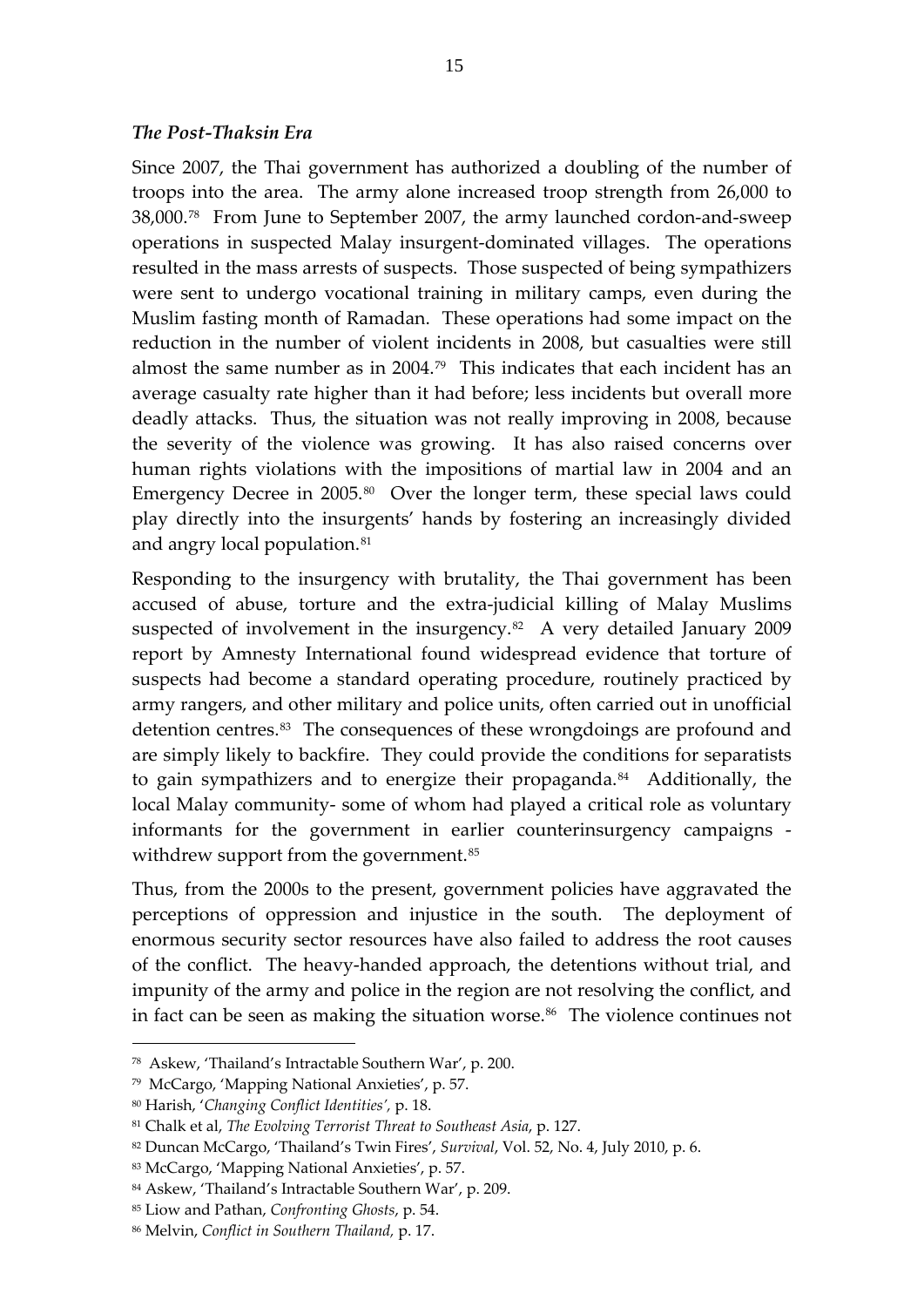least because the Southern Thai Muslims have not received just treatment, and any trust they once had in the authorities has been eroded.<sup>[87](#page-16-0)</sup>

## **Challenging Times Ahead**

The insurgency in southern Thailand has been a serious threat since 2004, and there is little sign that it is subsiding. There are at least three main challenges ahead. First, due to the deep lack of trust in the government by people in the south, the Thai government will probably not be able to gain intelligence about the organization/s behind the insurgency, as has been the case since the violence resurged. This leaves the insurgents room to continue to employ their propaganda effectively and they are therefore likely to expand their influence. Second, the political instability in Bangkok in recent years, and the impending royal succession will create uncertainties for the country. Third, it is likely the government will continue to lose not only enormous budget resources but also personnel in continuing to employ force to cope with the situation.

The government has had difficulty combating a campaign against covert, cellbased, and arguably popular insurgent groups. The insurgents have used their clandestine militant organization/s effectively and have shown that they are highly resilient to the authorities' effort to neutralize them. Indeed, even the Prime Minister and senior officials have admitted this.<sup>[88](#page-16-1)</sup> Thai authorities believe that well-trained insurgents have established cells in two-thirds of the 1,574 villages across the southern border provinces.<sup>[89](#page-16-2)</sup> If this number is correct, the government needs to pay urgent attention to combat this because it confirms that the insurgents are close to achieving their ultimate objective which is to 'liberate' Patani from Thai control. Because the government has demonstrated a lack of empathy and understanding regarding the situation for the Malay Muslims, and continues with a brutal approach by exercising special laws and conducting wrongdoings, the insurgents are able to exploit such conditions to indoctrinate new generations of fighters. These are the conditions that make this conflict so intractable.

Further, the ongoing political conflict between the red shirts, the supporters of former Prime Minister Thaksin Shinawatra, and the yellow shirts, the pro‐ monarchy and pro‐military group, has strongly influenced political issues in the Kingdom since 2005.<sup>[90](#page-16-3)</sup> The military coup in 2006, the continuous demonstrations in Bangkok by the yellow shirts in 2008, and the bloody security crackdowns on the red shirt protesters in Bangkok in 2009 and 2010 indicated that these political uncertainties will not easily go away. The

<span id="page-16-0"></span><sup>87</sup> Askew, 'Thailand's Intractable Southern War', p. 202.

<span id="page-16-1"></span><sup>88</sup> Liow and Pathan, *Confronting Ghosts*, p. 5.

<span id="page-16-2"></span><sup>89</sup> Human Rights Watch, 'No One Is Safe: Insurgent Attacks on Civilians in Thailand's Southern Border Provinces', Vol. 19, No. 13, p. 9.

<span id="page-16-3"></span><sup>90</sup> McCargo, 'Mapping National Anxieties', p. 55.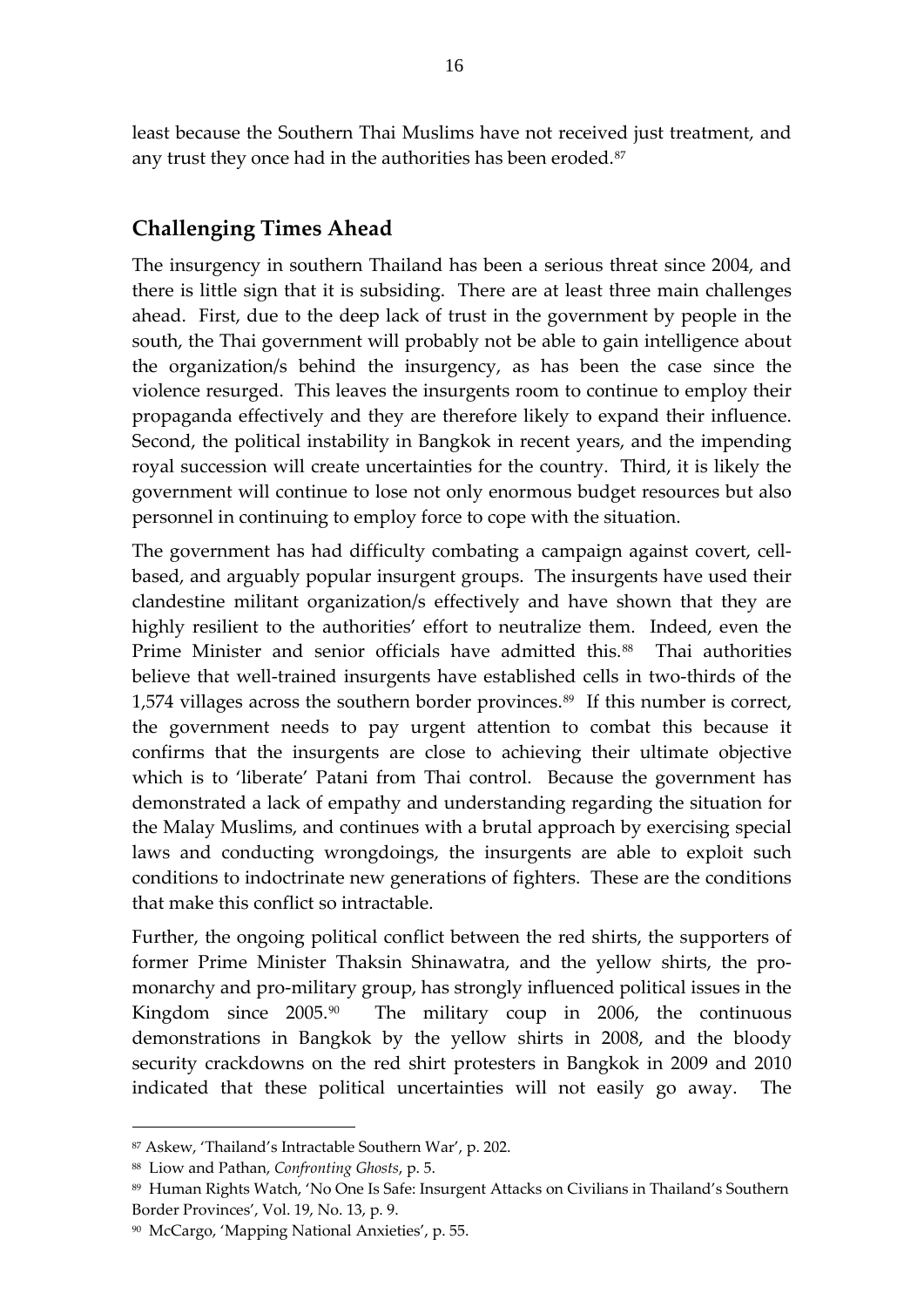government has spent most of its time trying to resolve this political turmoil, and will most certainly have this as a main concern. As such, the southern conflict will not be a priority for any government looking to keep office.

It can also be seen that a potential royal succession crisis is looming. The incumbent Thai King Bhumibol Adulyadej, the world's longest-reigning monarch, has been a unifying and stabilising figure for Thailand since 1946.<sup>[91](#page-17-0)</sup> He is now elderly and ill. During any transition from the King to his successor, there could well be a crisis among the country's most powerful groups, most notably, the pro‐Thaksin and the pro‐military. Uncertainty will definitely reach a high point and this will affect other issues in the Kingdom including the southern conflict. The insurgents could use the opportunity to gain the upper hand in the south while the government is busy with the political issues in Bangkok. The prolonged political uncertainty and the impending royal succession will unavoidably marginalize the southern problem.

Finally, from January 2004 through January 2010, there have been over 9,000 violent incidents in the provinces of Pattani, Yala, Narathiwat and four districts of Songkhla province.<sup>[92](#page-17-1)</sup> There have been  $4,100$  deaths and  $6,509$  injuries, totaling 10,609 casualties of violent incidents, and, of those killed, 59 per cent or 2,417 have been Muslims, while 38per cent or 1,559 have been Buddhists.<sup>[93](#page-17-2)</sup> Civilians have been the primary target ‐ around 6,000 casualties, and government officials - about  $4,000$  casualties.<sup>[94](#page-17-3)</sup> And since June 2007, the government has deployed more than 60,000 troops into the region, and the government has spent more than 20,000 billion baht each year on security and development.[95](#page-17-4)

With regard to the budget, the government has invested a huge amount each year on the insurgency in the south. Most Malay Muslim and some Buddhist communities in the south feel that despite this government spending, they get little benefit locally in terms of enhanced security or economic assistance.<sup>[96](#page-17-5)</sup> The violent incidents still high average more than 1,000 incidents per year. Thus, the government is most likely to keep troops there and continue to invest in security and development activities, until the situation gets better. This money

<span id="page-17-0"></span><sup>91</sup> 'Biography of His Majesty King Bhumibol Adulyadej', *The Golden Jubilee Network Website*, available at [<http://kanchanapisek.or.th/biography/hmk.en.html>,](http://kanchanapisek.or.th/biography/hmk.en.html%3E,) accessed 7 July 2011.

<span id="page-17-1"></span><sup>92</sup> Srisompop Jitpiromsri, 'The Six Years Of The Southern Violence In Thailand', *Deep South Watch Website*, Center for the Study of Conflict and Cultural Diversity, available at [<http://www.deepsouthwatch.org/Node/728>](http://www.deepsouthwatch.org/node/728), accessed 12 December 2012.

<span id="page-17-4"></span><sup>95</sup> Salaya Prachachart, 'Budget for Southern Thailand', *Deep South Watch Website*, Center for the Study of Conflict and Cultural Diversity, available at

<http://www.deepsouthwatch.org/Node/362>, accessed 7 July 2011.

<span id="page-17-2"></span><sup>93</sup> Srisompop Jitpiromsri, 'The Six Years Of The Southern Violence In Thailand'.

<span id="page-17-3"></span><sup>94</sup> Srisompop Jitpiromsri, 'The Six Years Of The Southern Violence In Thailand'.

<span id="page-17-5"></span><sup>96</sup> McCargo, 'Mapping National Anxieties', p. 58.